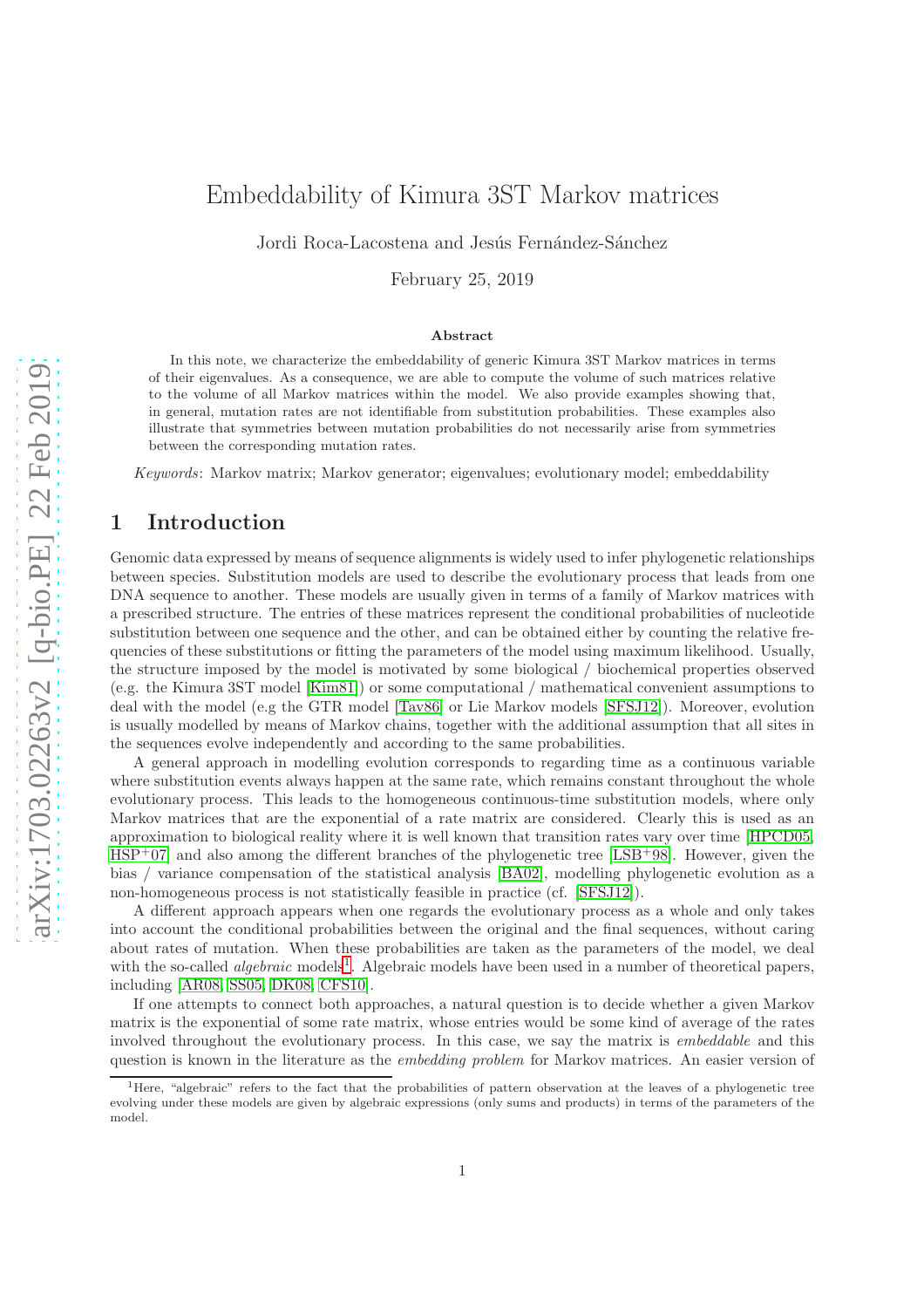this problem is to decide whether the rate matrices associated to the embeddable matrices of a particular (algebraic) model  $\mathcal M$  should keep the same symmetries as the model  $(\mathcal M\text{-}embedding,$  see definition in Section 2.2). The embedding problem is relevant even if restricted to continuous-time models since it is not true in general that the product of embeddable matrices is necessarily embeddable (indeed, the Baker-Campbell-Hausdorff formula [\[Cam97\]](#page-11-4) leads to ask whether some series of matrices is convergent or not, which is not always true [\[BC04\]](#page-11-5)). These questions are closely related to the problem of the multiplicative closure of continuous-time models, namely whether the product of matrices  $e^{Q_1}e^{Q_2}$  where  $Q_1$  and  $Q_2$  are rate matrices in one particular (continuous-time) model can be obtained as some  $e^Q$  for some rate matrix  $Q$  in the same model. After [\[SFSJ12,](#page-12-2) [Sum17\]](#page-12-7), it is known that there are popular models which are not multiplicatively closed, notably including the GTR model and the HKY model.

The reader is referred to [\[Dav10\]](#page-11-6) for a nice overview of the embedding problem from a mathematical point of view. In a more biological and applied setting, the paper by Verbyla *et al.* [\[VYP](#page-12-8)<sup>+</sup>13] deals with the possible consequences for phylogenetic inference. Also, the paper [\[SJFS](#page-12-9)+12] and the more recent paper [\[WSL](#page-12-10)<sup>+</sup>17] deal with the incidental question of how the lack of (multiplicative) closure in substitution models have consequences for the phylogenetic analysis of data.

In this paper, we deal with the embedding problem from a theoretical perspective. The main goal is to obtain a characterization for the embeddability of generic matrices of the Kimura 3ST model [\[Kim81\]](#page-12-0). From our results, we will be able to compute the whole volume of embeddable Kimura 3ST matrices and compare it with the volume of the whole space of Kimura 3ST Markov matrices. At the same time, we provide a number of examples showing matrices that are embeddable but for which the mutation rates are not identifiable or do not keep the same structure of the model. The recent paper [\[KK17\]](#page-12-11) deals with the similar question of characterizing embeddable matrices of symmetric group-based phylogenetic models, but focusing on the existence of rate matrices strictly in the model.

The organization of the paper is as follows. In section 2, we recall some definitions and basic facts concerning the embedding problem and the Kimura 3 parameter model. Here, we also show that any embeddable matrix is biologically relevant since it can be seen as the transition matrix of a concatenation of realistic evolutionary processes ("realistic" here means a process whose transition matrix is close to the identity matrix, see Theorem [2.2\)](#page-2-0). In section 3, we prove the main theorem which characterizes under the (generic) assumption of having different eigenvalues the Kimura 3ST embeddable matrices in terms of inequalities to be satisfied by the eigenvalues. We devote as well some attention to the case of matrices with repeated eigenvalues as they present certain situations that may be interesting from a theoretical and applied point of view. Namely, these matrices show that the identifiability of the mutation rates is not a generic property for the Kimura 2ST model or the Jukes-Cantor model, as well as that there are embeddable matrices with rate matrices that do not keep the same symmetries of the model (see Theorem 3.9). As a consequence of the characterization mentioned above, in section 4 we are able to compute the volume of embeddable matrices and compare it to the volume of all Kimura 3ST Markov matrices. Finally, Section 5 discusses implications and possibilities for future work.

### 2 Preliminaries

#### 2.1 Embedding problem of Markov matrices

We denote by  $M_k(\mathbb{K})$  the space of all square k-matrices with entries in a field  $\mathbb{K}$ , where  $\mathbb{K}$  is  $\mathbb{R}$  or  $\mathbb{C}$ . Given a matrix  $A \in M_k(\mathbb{K})$ , we say that  $B \in M_k(\mathbb{K})$  is a *logarithm* of A if  $e^B = A$ , where the exponential of a matrix is defined as

$$
e^X = \sum_{n \ge 0} \frac{X^n}{n!}.
$$

A classical result states that  $det(e^X) = e^{tr(X)}$ , so the determinant of any matrix of the form  $e^X$  is never 0. Given a non-negative complex number  $x \in \mathbb{C} \setminus \mathbb{R}^-$ , we will denote by  $log(x)$  its principal logarithm, that is, the only logarithm of x that lies in the strip  $\{z \mid -\pi < Im(z) < \pi\}$ . Although the exponential map of matrices is not injective, it is known that if  $A$  is a matrix with no negative eigenvalues, there is a unique logarithm  $X$  of  $A$  all of whose eigenvalues are given by the principal logarithm of the eigenvalues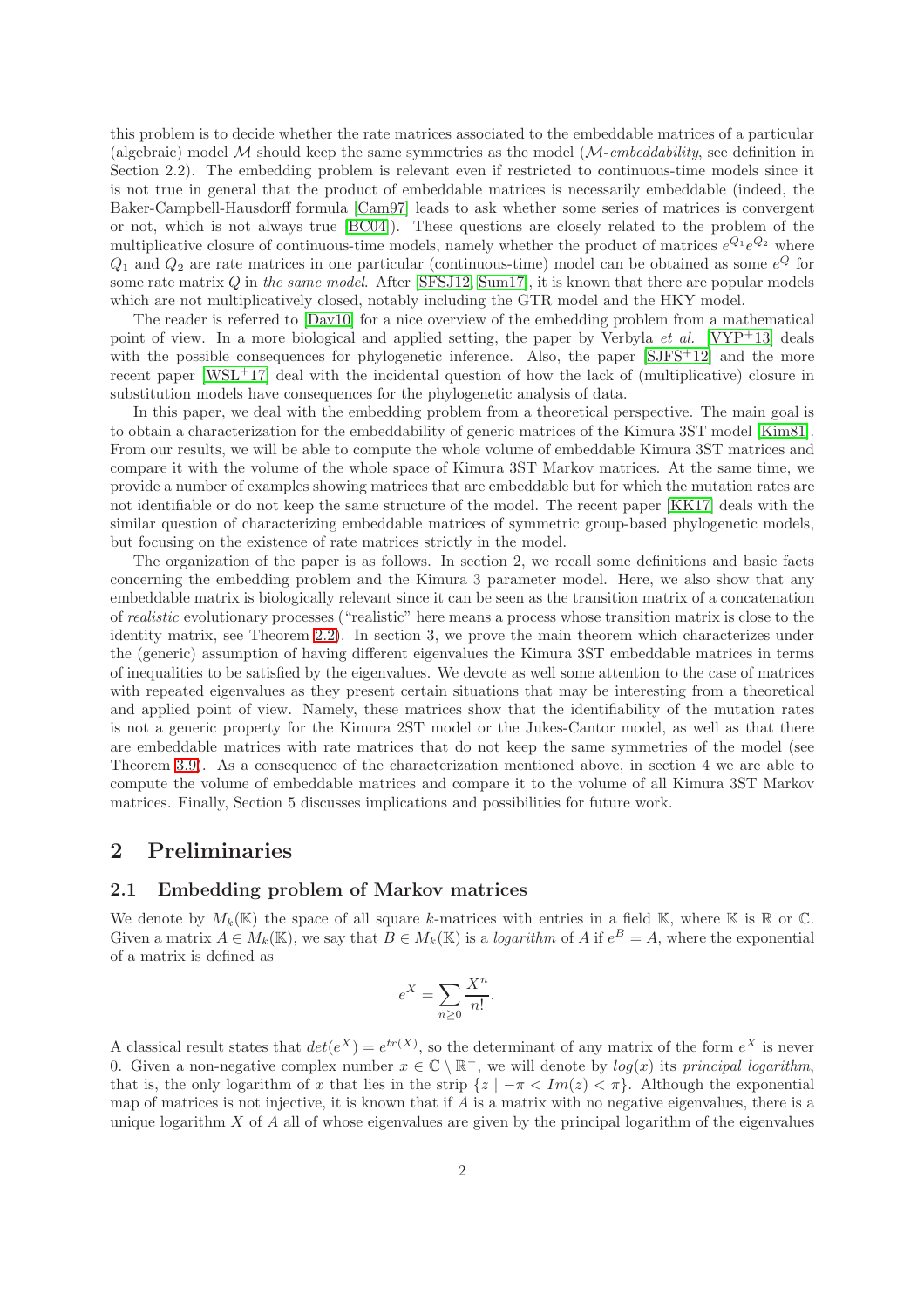of A (Theorem 1.31 of  $[Hig08]$ ). We will refer to this as the *principal logarithm of A* and we will denote it by  $Log(A)$ . In the particular case where the matrix A is diagonalizable,  $A = SDS^{-1}$  then  $Log(A) = SLog(D)S^{-1}$ , where  $Log(D)$  is the diagonal matrix with diagonal entries equal to the principal logarithm of the eigenvalues of A.

**Definition 2.1.** A matrix  $M \in M_k(\mathbb{R})$  is said to be a *Markov matrix* if all the entries are non-negative and the rows sum to one. A matrix  $Q \in M_k(\mathbb{R})$  is said to be a *rate matrix* if all the non-diagonal entries are non-negative and the rows sum to zero.

If Q is a rate matrix, it is well-known that  $e^{tQ} = \sum_{n\geq 0} \frac{t^n Q^n}{n!}$  is a Markov matrix for all  $t \geq 0$ . That is why rate matrices are also referred as *Markov generators* [\[Dav10\]](#page-11-6). However, not every Markov matrix can be obtained in this way. A Markov matrix M is said to be *embeddable* if  $M = e^{Q}$  for some rate matrix Q. The embedding problem attempts to decide which (Markov) matrices are embeddable, that is, which matrices can be written as  $M = e^{Q}$ , where Q is a rate matrix. We would like to point out that every embeddable matrix can be obtained as the substituion matrix of a long-running biologically realistic Markov process. Namely,

<span id="page-2-0"></span>**Theorem 2.2.** Every embeddable matrix is the product of embeddable matrices close to the identity matrix.

*Proof.* Assume that M is an embeddable Markov matrix:  $M = e^Q$ . Clearly,  $Q_n := \frac{1}{n}Q$  is still a rate matrix for any  $n \geq 1$ , so  $M = (e^{Q_n})^n$  appears as the *n*-th power of a Markov matrix. Moreover, since

$$
\lim_{n \to \infty} e^{Q_n} = e^{\lim_{n \to \infty} Q_n} = e^{(0)} = Id,
$$

we can take *n* big enough so that  $e^{Q_n}$  is as close to Id as wanted.

### 2.2 Kimura models

In this work we deal with the substitution model introduced by Kimura in [\[Kim81\]](#page-12-0). The Kimura 3ST model assigns three parameters to different type of substitutions: one parameter for transitions, i.e. substitutions between purines  $(A \leftrightarrow G)$  or pyrimidines  $(C \leftrightarrow T)$ , and two parameters for transversions, i.e. substitutions that change the type of nucleotide: from purine to pyrimidine or vice versa. Ordering the set of nucleotides as A, G, C, T, the Markov matrices within the model are described by the following structure:

**Definition 2.3.** A matrix  $M \in M_4(\mathbb{C})$  is *Kimura 3ST* (is K3 or has K3 form, for short) if it has the following structure:

<span id="page-2-1"></span>
$$
M = \begin{pmatrix} a & b & c & d \\ b & a & d & c \\ c & d & a & b \\ d & c & b & a \end{pmatrix}.
$$
 (1)

For ease of reading we will use the notation  $M = K(a, b, c, d)$  to denote a matrix with the structure in [\(1\)](#page-2-1).

When  $M$  is a Markov matrix, the structure above describes the symmetry between the substitution probabilities of the Kimura 3ST model. Keeping the order of the nucleotides, if  $i, j = \text{A}, \text{G}, \text{C}, \text{T}$ , the  $(i, j)$ entry corresponds to the probability of nucleotide  $i$  being replaced by nucleotide  $j$ . The submodels of Kimura 3ST model, namely Kimura 2ST [\[Kim80\]](#page-12-12) and Jukes-Cantor [\[JC69\]](#page-12-13), appear when more symmetries are considered: if  $c = d$ , we say that the matrix M is Kimura 2ST (K2, for short); if  $b = c = d$ , we say that  $M$  is Jukes-Cantor (JC, for short).

If one restricts the embedding problem to one particular model  $M$  given by some equalities between the entries of the Markov matrices (such as in Kimura 3ST, Kimura 2ST, Jukes-Cantor), it is natural to ask whether these matrices have Markov generators fulfilling the same equalities. In this case, we say

 $\Box$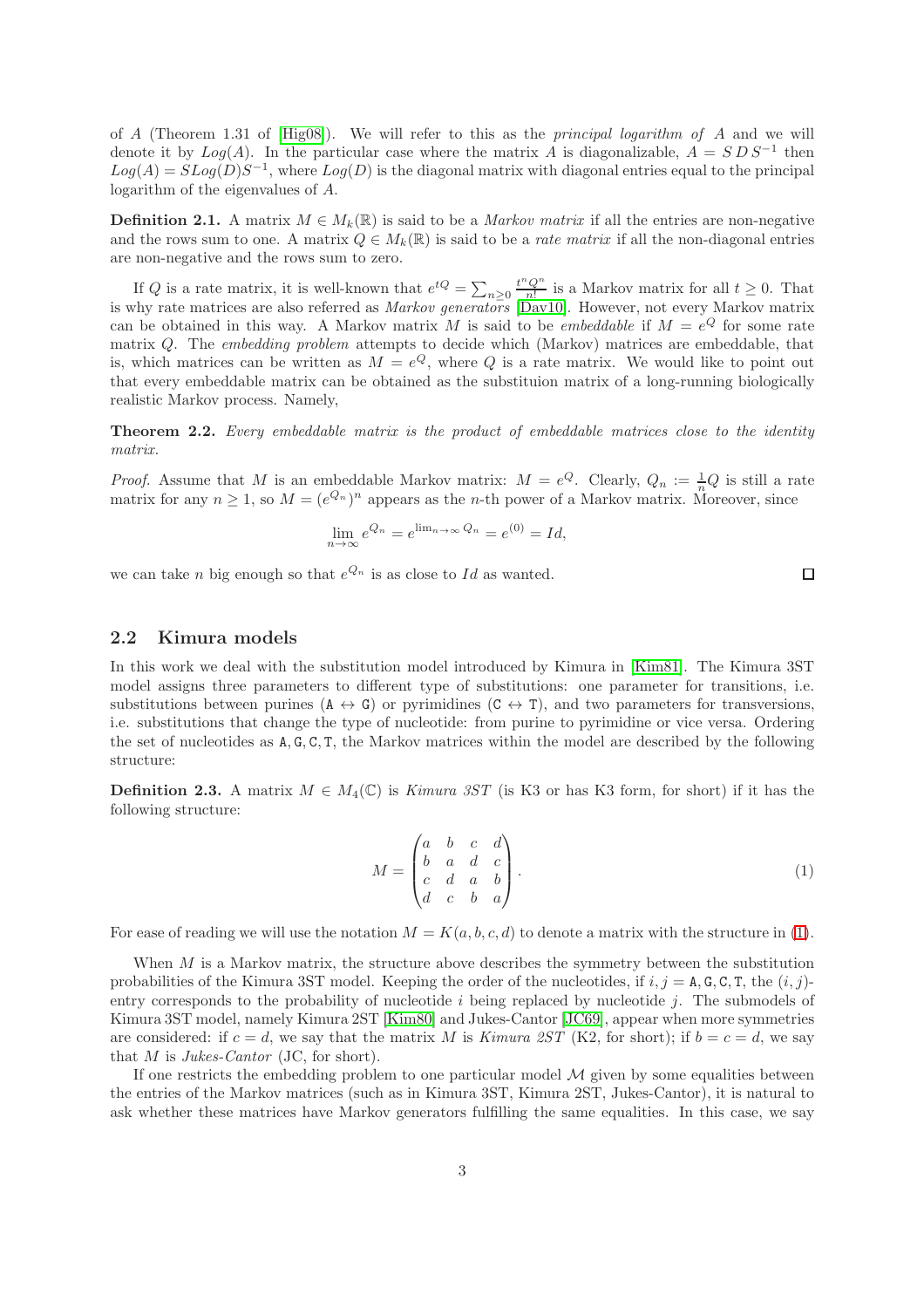that these matrices are M-embeddable. Example [3.6](#page-5-0) of the next section shows that this is not true in general.

The following lemma is fundamental for our study. It essentially claims that all K3 matrices are diagonalized through the following Hadamard matrix:

$$
S := \left( \begin{array}{rrrr} 1 & 1 & 1 & 1 \\ 1 & 1 & -1 & -1 \\ 1 & -1 & 1 & -1 \\ 1 & -1 & -1 & 1 \end{array} \right).
$$

Note that  $S^2 = 4 \cdot Id$ , thus  $S^{-1} = \frac{1}{4}S$ .

<span id="page-3-0"></span>**Lemma 2.4.** A matrix is K3 if and only if it can be diagonalized through S. In this case,  $K(a, b, c, d) =$  $S\,D\,S^{-1}$ , where  $D = \text{diag}(a+b+c+d, a+b-c-d, a-b+c-d, a-b-c+d)$ . In particular, a K3 matrix is real if and only if its eigenvalues are all real numbers.

Proof. The proof is straightforward and follows by direct computation.

 $\Box$ 

Since the rows of K3 Markov matrices sum to  $a + b + c + d = 1$ , the first eigenvalue must be equal to one. Hence, we derive that every K3 Markov matrix is determined by the set of the other eigenvalues:

<span id="page-3-3"></span>
$$
x := a + b - c - d, \qquad y := a - b + c - d, \qquad z := a - b - c + d. \tag{2}
$$

Moreover, it is immediate to check that a matrix M as in [\(1\)](#page-2-1) is K2 (resp. JC) if and only if  $y = z$  (resp.  $x=y=z$ ).

It also follows that

<span id="page-3-2"></span>Theorem 2.5. The product of K3-embeddable matrices is K3-embeddable.

Proof. By virtue of Lemma [2.4,](#page-3-0) we have

$$
K(a, b, c, d) \cdot K(a', b', c', d') = (S \, D \, S^{-1}) \cdot (S \, D' \, S^{-1}) = S \, D D' \, S^{-1},
$$

which is a K3 matrix. Since D and D' are diagonal matrices, we have that  $D D' = D' D$  and from this, the product of K3 matrices is commutative. Therefore, if  $Q_1$ ,  $Q_2$  are K3 rate matrices, the Baker-Campbell-Hausdorff formula [\[Cam97\]](#page-11-4) gives

$$
e^{Q_1}e^{Q_2} = exp(Q_1 + Q_2 + \frac{1}{2}[Q_1, Q_2] + \dots) = exp(Q_1 + Q_2),
$$

where  $[A, B] = AB - BA$  is the Lie bracket. Since  $Q_1 + Q_2$  is also a K3 rate matrix, the claim follows.  $\square$ 

# 3 Embeddability of Kimura Markov matrices

The first result of this section describes how to compute the principal logarithm of a K3 Markov matrix and characterizes when it is a Markov generator.

First, we need a lemma which follows from the definition of the exponential matrix.

<span id="page-3-1"></span>**Lemma 3.1.** Let Q be a logarithm of M. If v is an eigenvector of Q with eigenvalue  $\mu$ , then v is an eigenvector of M with eigenvalue  $e^{\mu}$ .

**Remark 3.2.** Note that the converse is not true in general. For instance, any vector of  $\mathbb{C}^2$  is an eigenvector of  $M := \begin{pmatrix} -1 & 0 \\ 0 & 0 \end{pmatrix}$ 0 −1 ) with eigenvalue −1. However, the matrix  $Q = \begin{pmatrix} 0 & -1 \\ 1 & 0 \end{pmatrix}$  is a logarithm of M, with eigenvalues i and  $-i$  and corresponding eigenspaces  $[(i, 1)]$  and  $[(-i, 1)]$ . In particular, any vector not in these subspaces cannot be an eigenvector of Q.

The following result solves the K3-embeddability.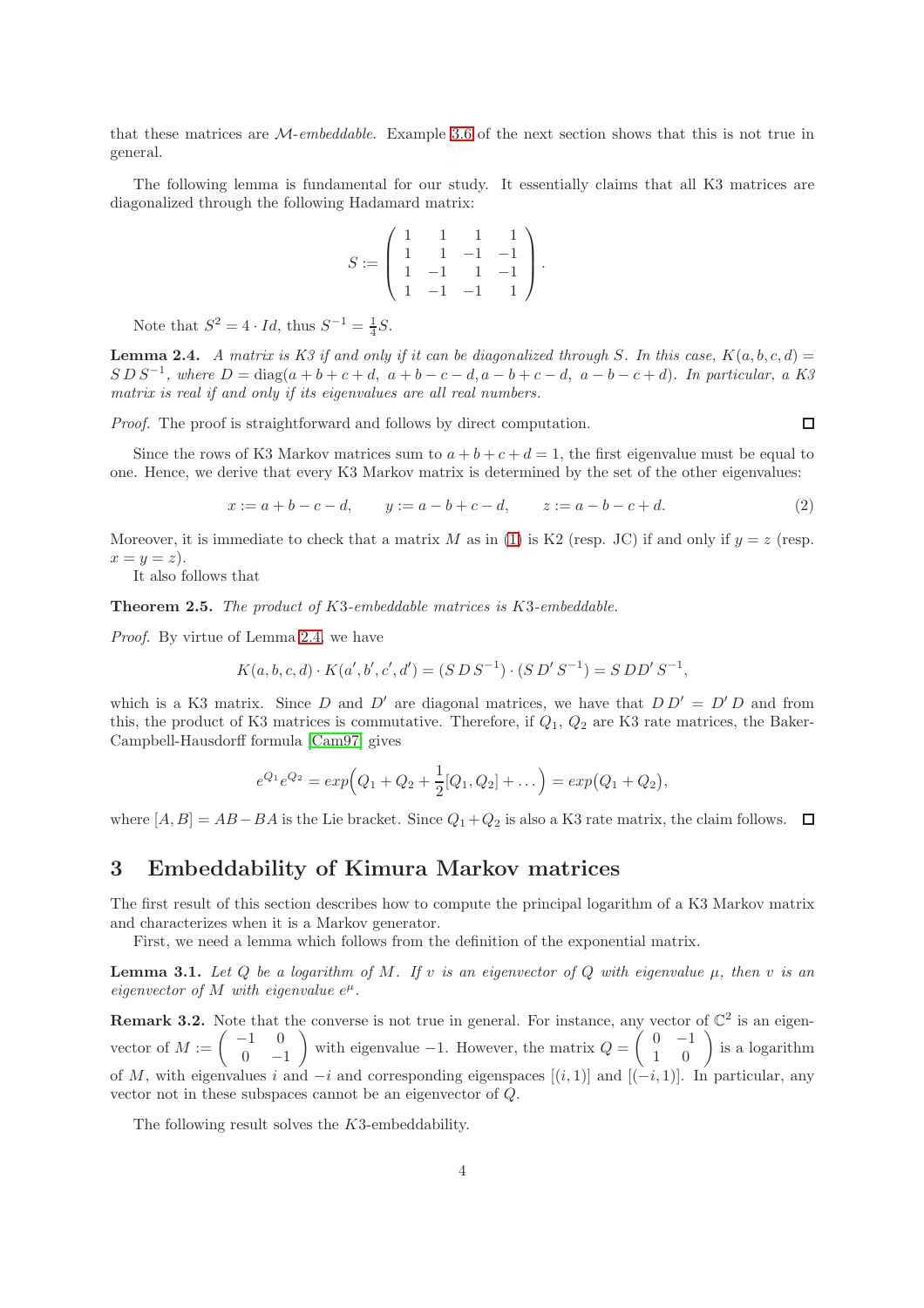<span id="page-4-1"></span>**Theorem 3.3.** Let M be a K3 Markov matrix with eigenvalues  $1, x, y, z$ . Then,

- i) M has a real logarithm Q with K3 form if and only if  $x, y, z > 0$ . In this case, Q is necessarily the principal logarithm  $Log(M) = S diag(0, log(x), log(y), log(z)) S^{-1}$ .
- ii) M is K3-embeddable (i.e.  $Log(M)$  is a Markov generator) if and only if

<span id="page-4-0"></span>
$$
x \ge yz, \qquad y \ge xz, \qquad z \ge xy. \tag{3}
$$

*Proof.* (i) First of all, if  $Q$  is a real logarithm of  $M$  with K3 form, then the eigenvalues of  $Q$  are real (Lemma [2.4\)](#page-3-0) and, by Lemma [3.1,](#page-3-1) the eigenvalues of M have to be positive. Conversely, if  $x, y, z > 0$ then we can take principal logarithms of  $x, y, z$  and define Q as the principal logarithm of M, i.e.  $Q :=$  $Log(M) = S \text{ diag}(0, log(x), log(y), log(z)) S^{-1}$ . Then, Q is a real matrix,  $e^{Q} = M$  and it has K3 form because of Lemma [2.4.](#page-3-0)

We proceed to show that  $Log(M)$  is the only possible real logarithm with K3 form. By Lemma [2.4,](#page-3-0) if Q' is any other real logarithm with K3 form, then it can be written as  $Q' = S \text{ diag}(r, s, u, v) S^{-1}$ , for some  $r, s, u, v \in \mathbb{R}$ . Because of Lemma [3.1,](#page-3-1) these values are real logarithms of  $1, x, y, z$ . Necessarily,  $Q'$ must be the principal logarithm of M.

(ii) Using Lemma [2.4](#page-3-0) we have  $Log(M) = K(\alpha, \beta, \gamma, \delta)$ , where  $\alpha = \frac{1}{4}(log(x) + log(y) + log(z))$ ,  $\beta =$  $\frac{1}{4}(\log(x) - \log(y) - \log(z)), \gamma = \frac{1}{4}(\log(y) - \log(x) - \log(z))$  and  $\delta = \frac{1}{4}(\log(z) - \log(x) - \log(y)).$  It is immediate that  $\alpha + \beta + \gamma + \delta = 0$ . Therefore, we only need to check that the non-diagonal entries  $\beta$ ,  $\gamma$ and  $\delta$  of  $Log(M)$  are non-negative if and only if the inequalities [\(3\)](#page-4-0) are satisfied. This is straightforward: for instance,

$$
\beta \ge 0 \Leftrightarrow \frac{\log(x) - \log(y) - \log(z)}{4} \ge 0 \Leftrightarrow \log\left(\frac{x}{yz}\right) \ge 0 \Leftrightarrow x \ge yz.
$$

The other inequalities are proved similarly.

<span id="page-4-2"></span>**Lemma 3.4.** If M is a K3 matrix with no repeated eigenvalues and Q is a real logarithm of M, then  $Q$ is the principal logarithm of  $M$ . In particular,  $Q$  has  $K3$  form.

*Proof.* Because of Lemma [3.1,](#page-3-1) if the matrix M has no repeated eigenvalues, then so does the matrix  $Q$ . It follows that Q diagonalizes, and that M and Q have the same eigenvectors. In particular they both diagonalize through the matrix S and hence Q must be K3 (Lemma [2.4\)](#page-3-0). Now, it is enogh to apply Theorem [3.3.](#page-4-1)  $\Box$ 

<span id="page-4-3"></span>Corollary 3.5. Let M be a K3 Markov matrix with no repeated eigenvalues. Then, the following are equivalent:

- $(i)$  M is embeddable;
- (ii)  $M$  is  $K3$ -embeddable;
- (iii) the eigenvalues  $x, y, z$  of M are strictly positive, and satisfy

 $x > yz$ ,  $y > xz$ ,  $z > xy$ .

Proof. It follows directly from theorem [3.3](#page-4-1) and Lemma [3.4.](#page-4-2)

#### The case of repeated eigenvalues

After the previous result, it is natural to ask what can be said in the case of repeated eigenvalues. In this case, there are some theoretically interesting examples showing that:

1. There are embeddable K3 matrices with repeated negative eigenvalues. Remarkably, these matrices do not admit K3 Markov generators and their rates are not identifiable. See forthcoming Example [3.6.](#page-5-0)

 $\Box$ 

 $\Box$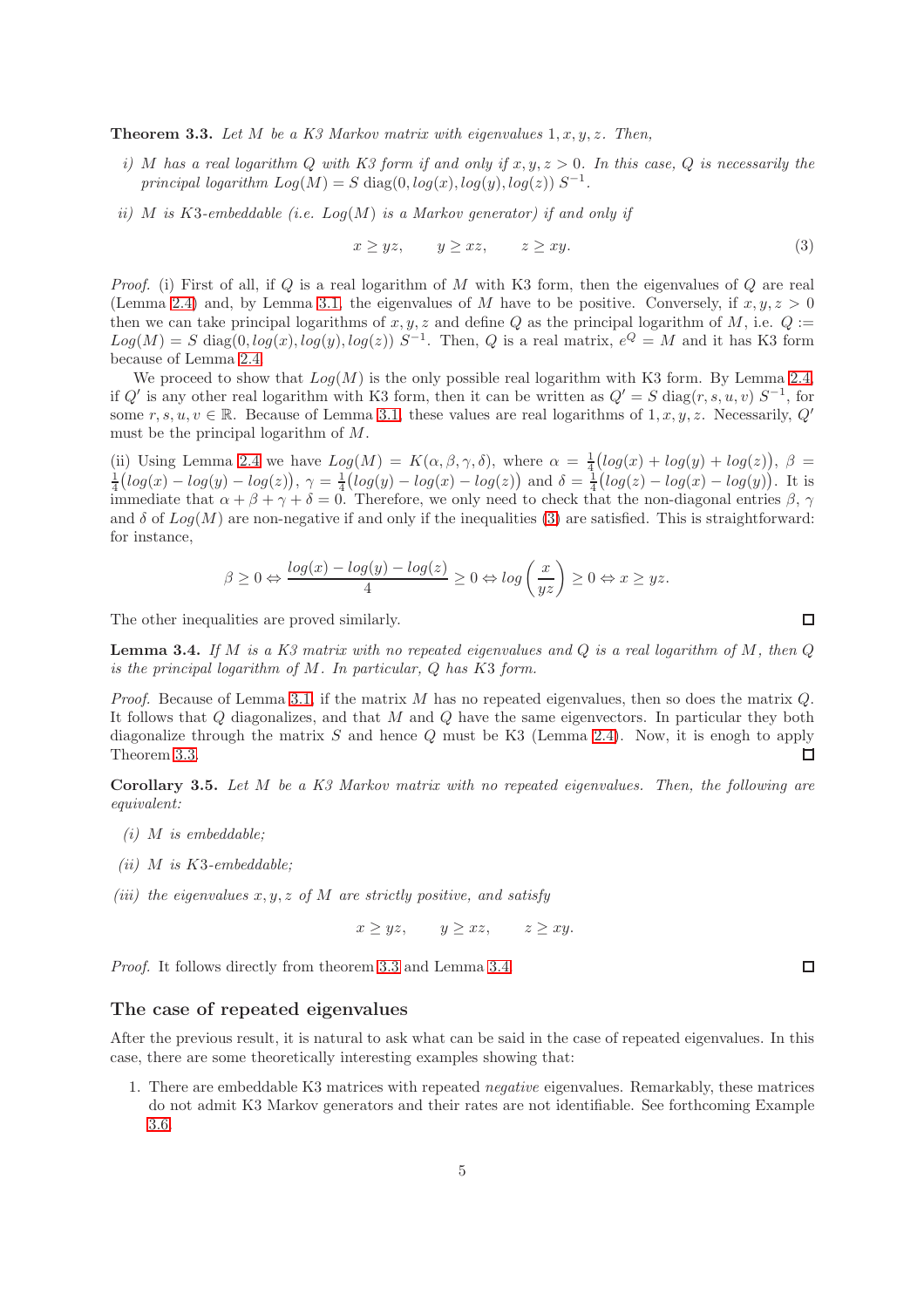2. Restricted to the case of repeated positive eigenvalues, there are K3 Markov matrices for which rates are not identifiable.

Although the matrices presented in the forthcoming examples are close to saturation and have a big mutation rate, they have still biological interest by virtue of Theorem [2.2.](#page-2-0)

Repeated negative eigenvalues It is well known that a matrix with negative eigenvalues has a real logarithm if and only if the negative eigenvalues have even multiplicity [\[Cul66\]](#page-11-8). Consider a K3 Markov matrix (actually, it is a K2 matrix) with eigenvalues 1,  $e^{-\lambda}$  and  $-e^{-\mu}$  with multiplicity 2, where  $\lambda, \mu \ge 0$ :

<span id="page-5-1"></span>
$$
M = \frac{1}{4} \begin{pmatrix} 1 + e^{-\lambda} - 2e^{-\mu} & 1 + e^{-\lambda} + 2e^{-\mu} & 1 - e^{-\lambda} & 1 - e^{-\lambda} \\ 1 + e^{-\lambda} + 2e^{-\mu} & 1 + e^{-\lambda} - 2e^{-\mu} & 1 - e^{-\lambda} & 1 - e^{-\lambda} \\ 1 - e^{-\lambda} & 1 - e^{-\lambda} & 1 + e^{-\lambda} - 2e^{-\mu} & 1 + e^{-\lambda} + 2e^{-\mu} \\ 1 - e^{-\lambda} & 1 - e^{-\lambda} & 1 + e^{-\lambda} + 2e^{-\mu} & 1 + e^{-\lambda} - 2e^{-\mu} \end{pmatrix}
$$
(4)

By virtue of Theorem [3.3,](#page-4-1) M has no real logarithm with K3 or K2 form.

According to Theorem 1.28 in [\[Hig08\]](#page-11-7), distinct logarithms for the matrix M are obtained as  $\overline{S}D\overline{S}^{-1}$ , where  $D$  is a diagonal matrix with distinct determinations of the logarithm of the eigenvalues of  $M$  and the columns of  $\overline{S}$  form a basis of eigenvectors of M (see also Chap. VIII§8 in [\[Gan59\]](#page-11-9)). Hence, if we choose a pair of conjugated eigenvectors  $v, \overline{v}$  of the eigenvalue  $-e^{-\mu}$  as the third and fourth columns of the matrix  $\overline{S}$ , then all the matrices of the form

$$
Q_k = \overline{S} \operatorname{diag}\left(0, -\lambda, -\mu + (2k+1)\pi i, -\mu - (2k+1)\pi i\right) \overline{S}^{-1}, \qquad k \in \mathbb{Z}
$$

are real logarithms of M. For example, we can take

$$
\overline{S} = \begin{pmatrix} 1 & 1 & 1+i & 1-i \\ 1 & 1 & -1-i & -1+i \\ 1 & -1 & 1-i & 1+i \\ 1 & -1 & -1+i & -1-i \end{pmatrix}
$$

to obtain

$$
Q_k = \frac{1}{4} \begin{pmatrix} -\lambda - 2\mu & -\lambda + 2\mu & \lambda - 2\pi(2k+1) & \lambda + 2\pi(2k+1) \\ -\lambda + 2\mu & -\lambda - 2\mu & \lambda + 2\pi(2k+1) & \lambda - 2\pi(2k+1) \\ \lambda + 2\pi(2k+1) & \lambda - 2\pi(2k+1) & -\lambda - 2\mu & -\lambda + 2\mu \\ \lambda - 2\pi(2k+1) & \lambda + 2\pi(2k+1) & -\lambda + 2\mu & -\lambda - 2\mu \end{pmatrix}.
$$

It is straightforward to check that this is a Markov generator if and only if  $2\pi/2k + 1 \leq \lambda$  and  $\lambda \leq 2\mu$ . In particular, we see that  $M$  is embeddable if

<span id="page-5-3"></span>
$$
2\pi \le \lambda \le 2\mu. \tag{5}
$$

Moreover, in this case, it is enough to take  $k = 0$  and  $k = -1$  to obtain a pair of Markov generators for  $M_{\odot}$ 

We illustrate this construction with a numerical example.

<span id="page-5-0"></span>**Example 3.6.** Let us take  $\lambda = 7$  and  $\mu = 4$ , so that  $2\pi \leq \lambda \leq 2\mu$ . Then the matrix M is (rounding off to 7 decimals)

<span id="page-5-2"></span>
$$
\begin{pmatrix}\n0.2410701 & 0.2593858 & 0.2497720 & 0.2497720 \\
0.2593858 & 0.2410701 & 0.2497720 & 0.2497720 \\
0.2497720 & 0.2497720 & 0.2410701 & 0.2593858 \\
0.2497720 & 0.2497720 & 0.2593858 & 0.2410701\n\end{pmatrix}.
$$
\n(6)

As mentioned above,  $Log(M)$  is not a real matrix and hence is not a rate matrix either. In spite of that we are still able to find a pair of Markov generators for M by taking  $k = 0$  and  $k = -1$  respectively:

$$
Q_0 = \frac{1}{4} \begin{pmatrix} -15 & 1 & 7 - 2\pi & 7 + 2\pi \\ 1 & -15 & 7 + 2\pi & 7 - 2\pi \\ 7 + 2\pi & 7 - 2\pi & -15 & 1 \\ 7 - 2\pi & 7 + 2\pi & 1 & -15 \end{pmatrix} \qquad Q_{-1} = \frac{1}{4} \begin{pmatrix} -15 & 1 & 7 + 2\pi & 7 - 2\pi \\ 1 & -15 & 7 - 2\pi & 7 + 2\pi \\ 7 - 2\pi & 7 + 2\pi & -15 & 1 \\ 7 + 2\pi & 7 - 2\pi & 1 & -15 \end{pmatrix}
$$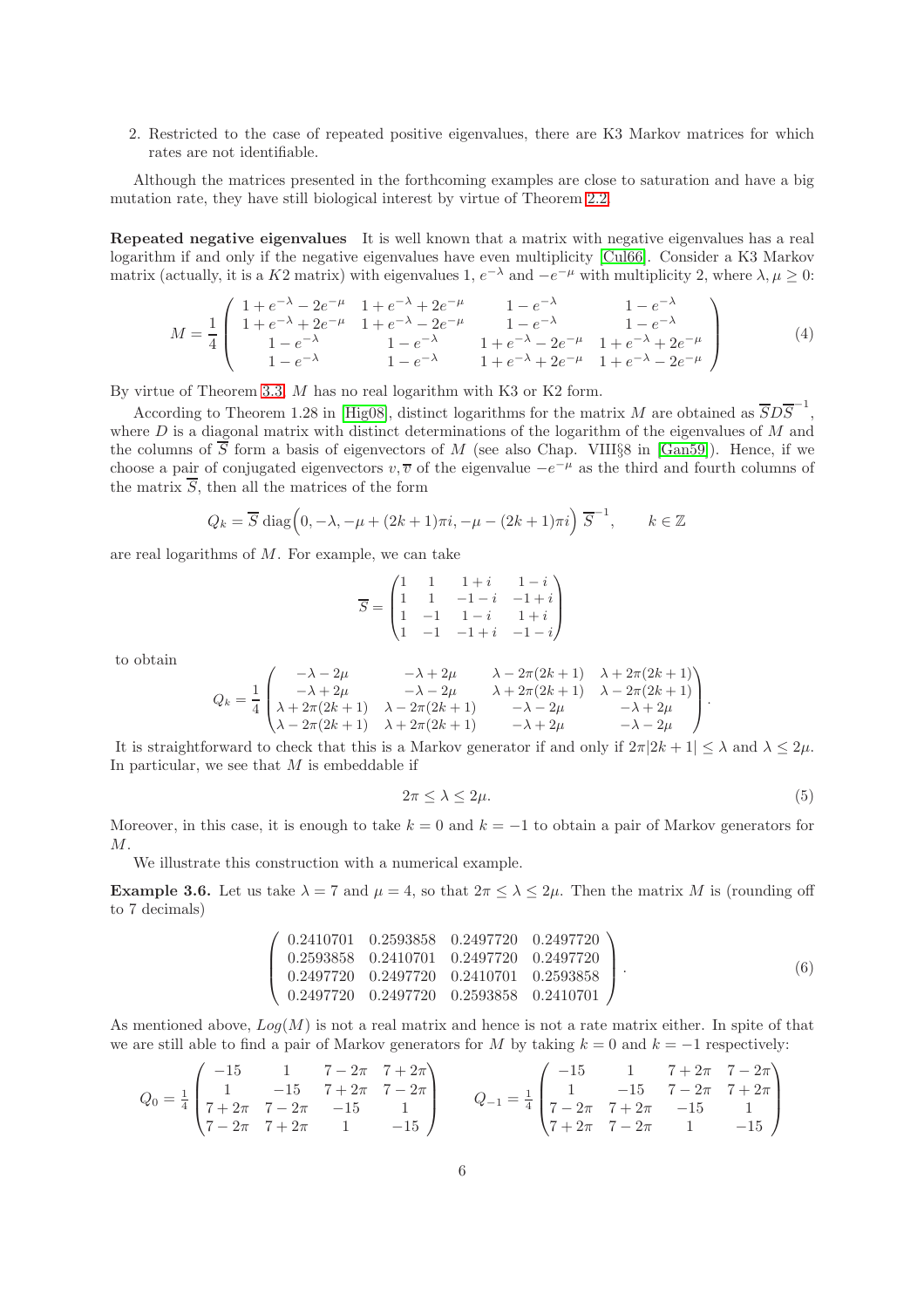The previous example shows that a K3 Markov matrix M can be embeddable, even if it does not have any Markov generator with K3 form (see Theorem [3.3](#page-4-1) (i)). Thus, embeddability of  $K3$  matrices does not imply K3-embeddability, and is not determined by the principal logarithm (cf.  $[VPT+13, KK17]$  $[VPT+13, KK17]$ ). This fact exhibits that the structure of the K3 model, which imposes certain symmetries between transitions and between transversions, is not always captured by the same symmetries between the mutation rates (cf. [\[Kim80,](#page-12-12) [Kim81\]](#page-12-0)). The reader may note that the expected number of substitutions for a process ruled by a matrix M as in [\(4\)](#page-5-1) is  $-\frac{1}{4}tr(Q_k) = \frac{1}{4}(\lambda + 2\mu) \geq \pi$ .

<span id="page-6-1"></span>Remark 3.7. After the previous example, we derive easily that the product of embeddable matrices within the Kimura 3ST model is not necessarily embeddable (cf. Theorem [2.5\)](#page-3-2). Indeed, it is enough to consider the embeddable matrix M shown in [\(6\)](#page-5-2) and any K3 matrix N with positive eigenvalues  $1, x, y, z$ satisfying the inequalities [\(3\)](#page-4-0) so that N is embeddable. The product of M and N is clearly a K3 Markov matrix, whose eigenvalues are the product of the eigenvalues of  $M$  and  $N$ . Thus,  $MN$  has two different *negative* eigenvalues and another positive eigenvalue. By virtue of [\[Cul66\]](#page-11-8),  $MN$  has no real logarithm so, in particular, it cannot be embeddable.

Repeated positive eigenvalues A similar computation to that for negative eigenvalues can be done by assuming positive and repeated eigenvalues: 1,  $e^{-\lambda}$  and  $e^{-\mu}$  with multiplicity 2. In this case, we can produce real logarithms by taking

$$
Q_k = \overline{S} \operatorname{diag}\left(0, -\lambda, -\mu + 2k\pi i, -\mu - 2k\pi i\right) \overline{S}^{-1} =
$$
  

$$
= \frac{1}{4} \begin{pmatrix} -\lambda - 2\mu & -\lambda + 2\mu & \lambda - 4\pi k & \lambda + 4\pi k \\ -\lambda + 2\mu & -\lambda - 2\mu & \lambda + 4\pi k & \lambda - 4\pi k \\ \lambda + 4\pi k & \lambda - 4\pi k & -\lambda - 2\mu & -\lambda + 2\mu \\ \lambda - 4\pi k & \lambda + 4\pi k & -\lambda + 2\mu & -\lambda - 2\mu \end{pmatrix}.
$$

Such a matrix is a Markov generator if and only if  $4\pi|k| < \lambda$  and  $\lambda < 2\mu$ . In particular, we see that if  $0 \leq \lambda \leq 2\mu$ , then M is K2-embeddable since  $Q_0$  is a Markov generator. If in addition,

<span id="page-6-0"></span>
$$
4\pi \le \lambda \le 2\mu,\tag{7}
$$

then we have (at least) three Markov generators, which correspond to  $k = 0, \pm 1$ .

Note that the Markov generator  $Q_0$  is a K3 matrix (corresponding to the principal logarithm) while  $Q_1$  and  $Q_{-1}$  are not. The expected number of substitutions for a process ruled by these matrices is  $-\frac{1}{4}tr(Q_k) = \frac{1}{4}(\lambda + 2\mu) \ge 2\pi.$ 

**Remark 3.8.** Following the construction of Theorem [2.2,](#page-2-0) for any  $n \geq 1$  the matrix  $e^{(1/n)Q_0}$  is a K2 Markov matrix that approaches to Id when n grows. If a substitution process is ruled by such a matrix for some long time  $t > 0$ , the rates of the resulting Markov matrix  $e^{t(Q_0/n)}$  become unidentifiable at some point. This situation cannot occur for K3 embeddable matrices with different eigenvalues (see Theorem [3.3\)](#page-4-1).

The existence of two or more Markov generators for the same Markov matrix (both in the case of negative and positive eigenvalues) exhibit that, in general, mutation rates are not identifiable from the mutation probabilities. Even more, if we restrict to the Kimura 3ST submodels, such matrices do not appear as marginal cases. Indeed, we have seen that identifiability of rates of a K2 embeddable matrix  $M$ with eigenvalues  $1, e^{-\lambda}, e^{-\mu}$  (with multiplicity 2) does not hold in the subspace defined by the inequalities [\(7\)](#page-6-0), which has positive measure within the space of all K2 Markov matrices. Furthermore, we have also seen that those Markov matrices with a negative repeated eigenvalue  $1, e^{-\lambda}, -e^{-\mu}$  (with multiplicity 2) satisfying [\(5\)](#page-5-3) are embeddable but not K2-embeddable (nor K3-embeddable). The space of such matrices has also positive measure within space of K2 Markov matrices.

Similarly, for a Jukes-Cantor matrix with eigenvalues 1 and  $e^{-\lambda}$  (with multiplicity 3), identifiability of rates does not hold in the subspace defined by  $4\pi \leq \lambda$ , which has positive measure within the space of all JC matrices. On the other hand, every embeddable matrix is JC-embeddable since by [\[Cul66\]](#page-11-8), a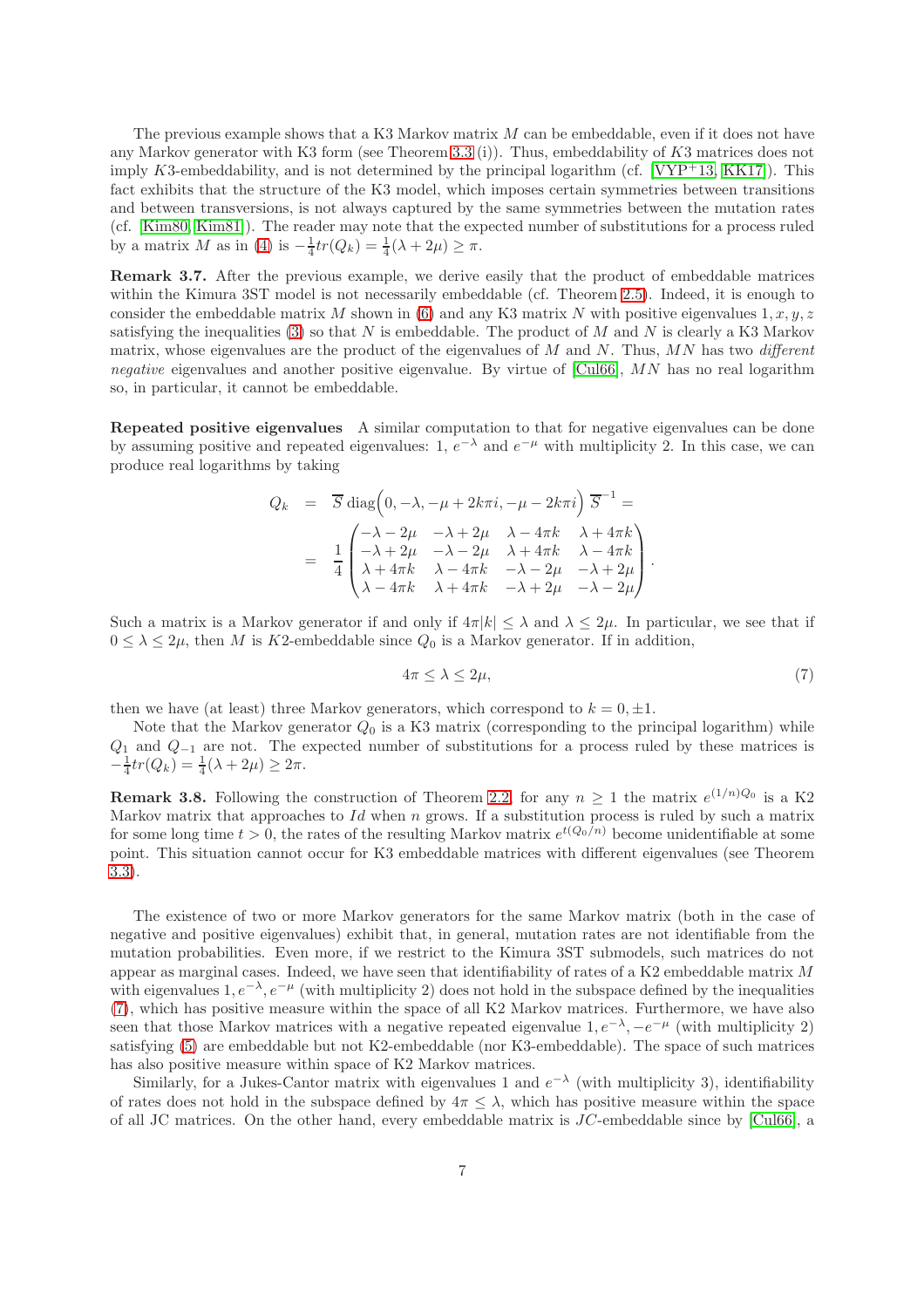necessary condition for a Markov Jukes-Cantor matrix to be embeddable is that its eigenvalues  $1, x$  are positive, and then Theorem [3.3](#page-4-1) ensures that the principal logarithm (which is a JC matrix) is a Markov generator (it is enough to check that  $x \geq x^2$ , which is true since  $x \in [0,1]$ ).

To conclude this section, we state the following theorem which summarizes the consequences of the previous examples:

Theorem 3.9. 1. For the Kimura 3ST model, K3-embeddability and the identifiability of rates are generic properties of embeddable matrices.[2](#page-7-0)

- 2. For the Kimura 2ST model, K2-embeddability and the identifiability of rates are not generic properties of embeddable matrices.
- 3. For the Jukes-Cantor model, every embeddable matrix is JC-embeddable but identifiability of rates is not a generic property of embeddable matrices.

# 4 The volume of embeddable K3 matrices

Roughly speaking, the goal of this section is to measure how many K3 Markov matrices we are considering when the continuous-time approach is taken and compare this value with the corresponding value of K3 Markov matrices with no further restriction. These values are expressed in terms of the volume of the corresponding subspaces. At the same time, it is direct to obtain the volume of subspaces of K3 Markov matrices with some constraints to make them biologically realistic. To this aim, we proceed to represent K3 Markov matrices in a geometrical way as follows (cf. [\[CFS08\]](#page-11-10)): keeping the notation introduced in [\(2\)](#page-3-3), Lemma [2.4](#page-3-0) allows us to identify the K3 Markov matrices with the coordinates  $(x, y, z)$  of a 3-dimensional space. Moreover, since every K3 matrix is a convex combination of the identity matrix and permutation matrices:

$$
M = a \begin{pmatrix} 1 & 0 & 0 & 0 \\ 0 & 1 & 0 & 0 \\ 0 & 0 & 1 & 0 \\ 0 & 0 & 0 & 1 \end{pmatrix} + b \begin{pmatrix} 0 & 1 & 0 & 0 \\ 1 & 0 & 0 & 0 \\ 0 & 0 & 0 & 1 \\ 0 & 0 & 1 & 0 \end{pmatrix} + c \begin{pmatrix} 0 & 0 & 1 & 0 \\ 0 & 0 & 0 & 1 \\ 1 & 0 & 0 & 0 \\ 0 & 1 & 0 & 0 \end{pmatrix} + d \begin{pmatrix} 0 & 0 & 0 & 1 \\ 0 & 0 & 1 & 0 \\ 0 & 1 & 0 & 0 \\ 1 & 0 & 0 & 0 \end{pmatrix}, \quad a, b, c, d \ge 0,
$$

the space of all K3 Markov matrices describes the 3-dimensional simplex (a regular tetrahedron) with vertices given by the corresponding eigenvalues:  $p_1 = (1, 1, 1)$ ,  $p_2 = (1, -1, -1)$ ,  $p_3 = (-1, 1, -1)$  and  $p_4 = (-1, -1, 1)$  $p_4 = (-1, -1, 1)$  (see Figure 1). The centroid of this simplex has coordinates (eigenvalues)  $O = (0, 0, 0)$ and corresponds to the matrix

$$
M = \frac{1}{4} \begin{pmatrix} 1 & 1 & 1 & 1 \\ 1 & 1 & 1 & 1 \\ 1 & 1 & 1 & 1 \\ 1 & 1 & 1 & 1 \end{pmatrix}.
$$

According to this representation, the Jukes-Cantor matrices [\[JC69\]](#page-12-13)  $(b = c = d)$  correspond to the line determined by the identity vertex and the centroid of the simplex  $(x = y = z)$ , while Kimura 2ST matrices [\[Kim80\]](#page-12-12)  $(c = d)$  correspond to a plane section of the simplex  $(y = z)$ .

We proceed to compute the volume of a number of subspaces of K3 Markov matrices that can be interesting from a biological perspective. First of all, we introduce some notation:

- $\Delta$  is the space of all K3 Markov matrices.
- $\Delta^*$  is the space of matrices for which  $a > b, c, d$ .
- $\Delta_{+}$  is the subspace of matrices with only positive eigenvalues.
- $\Delta_d$  is the subspace of matrices that are diagonally dominant, i.e.  $a > b + c + d$ .
- $\Delta_{\varepsilon}$  is the subspace of embeddable K3 matrices.

By Lemma [2.4,](#page-3-0) it is straighforward to check that  $\Delta_d \subset \Delta_+ \subset \Delta_* \subset \Delta$ . Note that the examples of the preceding section show that  $\Delta_{\varepsilon} \not\subset \Delta_*$  (see the matrix in [\(6\)](#page-5-2)). However, according to Corollary [3.5,](#page-4-3)

<span id="page-7-0"></span><sup>&</sup>lt;sup>2</sup>A generic property is a property that holds almost everywhere, that is, except for a set of measure zero.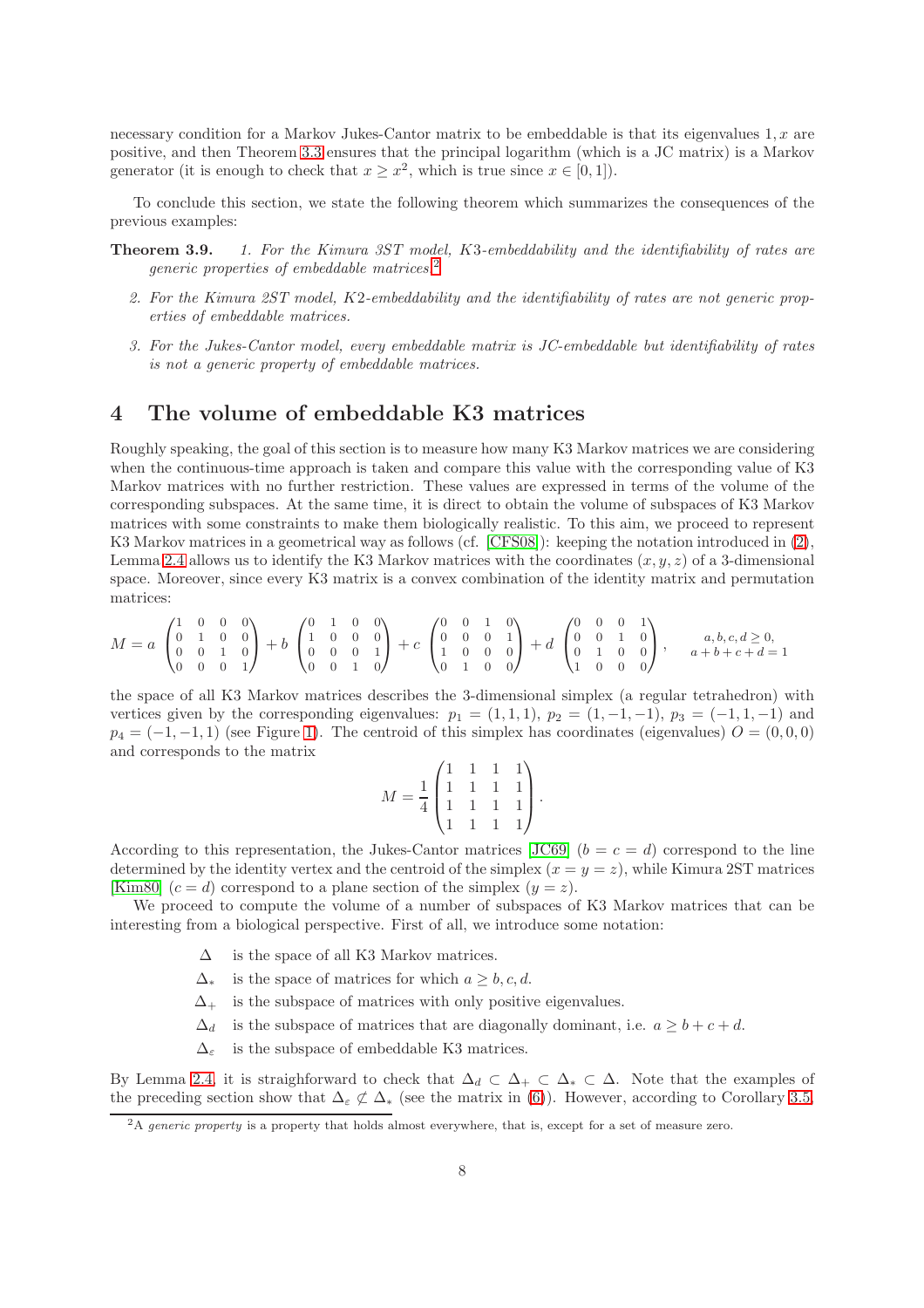

<span id="page-8-0"></span>Figure 1: Simplex representing all K3 Markov matrices. Each matrix is represented by its eigenvalues.

all embeddable matrices that are not in  $\Delta_+$  correspond to the case of repeated eigenvalues, so they are a marginal case with measure (i.e. volume) 0 within the whole space of K3 matrices. This is because these matrices are constrained by nontrivial algebraic constraints, which make the dimension of the corresponding subspace necessarily smaller. Nevertheless, as shown in (e) and (f) of the next result, there are lots of embeddable matrices with no repeated eigenvalues that are not diagonal dominant.

#### <span id="page-8-1"></span>Theorem 4.1. We have the following:

(a)  $V(\Delta_d) = 1/3$ ; (b)  $V(\Delta_+) = 1/2$ ; (c)  $V(\Delta_*) = 2/3$ ; (d)  $V(\Delta) = 8/3$ ; (e)  $V(\Delta_{\mathcal{E}}) = 1/4$ ; (f)  $V(\Delta_{\varepsilon} \cap \Delta_d) \simeq 0.20336$ 

*Proof.* (a) The space  $\Delta_d$  of diagonal dominant matrices is defined by the inequality  $a \geq b + c + d$ . Since  $a + b + c + d = 1$ , this is equivalent to  $a \geq 1/2$ . Thus,  $\Delta_d$  is the regular simplex with vertices  $p_1, q_2, q_3$ and  $q_4$  (see Figure [1\)](#page-8-0), and its volume is given by the well known formula

$$
V(\Delta_d) = \frac{1}{6} |det(\overrightarrow{p_1q_2}, \overrightarrow{p_1q_3}, \overrightarrow{p_1q_4})| = 1/3.
$$

(b) The space  $\Delta_+$  of matrices with positive eigenvalues is composed of  $\Delta_d$  together with the simplex with vertices  $q_1, q_2, q_3$  and the centroid O. The formula above gives that this last simplex has volume  $1/6$ . Therefore,  $V(\Delta_+) = V(\Delta_d) + 1/6 = 1/2$ .

(c) The three inequalities defining  $\Delta_*$  are equivalent to  $x+y \geq 0$ ,  $x+z \geq 0$  and  $y+z \geq 0$ . If we denote by  $p_{ijk}$  the centroid of the triangle defined by  $p_i$ ,  $p_j$  and  $p_k$ , it is straighforward to see that  $\Delta_*$  is composed of  $\Delta_+$  together with the three simplices defined by  $\{O, q_2, q_3, p_{123}\}, \{O, q_3, q_4, p_{134}\}$  and  $\{O, q_4, q_2, p_{124}\}.$ These three simplices have the same volume:

$$
\frac{1}{6} |det(\overrightarrow{Oq_i}, \overrightarrow{Oq_j}, \overrightarrow{Op_{1ij}})| = 1/18.
$$

It follows that  $V(\Delta_*) = 1/2 + 3(1/18) = 2/3$ .

(d) follows similarly to the computation of (a).

(e) The computation of  $\Delta_{\varepsilon}$  is more involved. First of all, as noted above, we can restrict the computation to matrices with no repeated eigenvalues. Therefore, it is enough to compute the volume of the space  $\mathcal E$  defined by the inequalities [\(3\)](#page-4-0). By cutting the space  $\mathcal E$  with planes of the form  $z = a$  with  $a \in [0,1]$ , we obtain a shape like Figure [2.](#page-9-0) The computation follows by integrating the corresponding area for all values of a. Given  $a \in [0, 1]$  and  $x \in [0, a]$ , the range of values for y is between  $ax$  and  $x/a$ , while for  $x \in [a, 1]$ , the value of y lies between a x and  $a/x$ . We are led to compute the following integral

$$
V(\Delta \varepsilon) = \int_0^1 \left( \int_0^z \int_{zx}^{x/z} dy dx + \int_z^1 \int_{xz}^{z/x} dy dx \right) dz
$$

which can be easily shown to be equal to 1/4.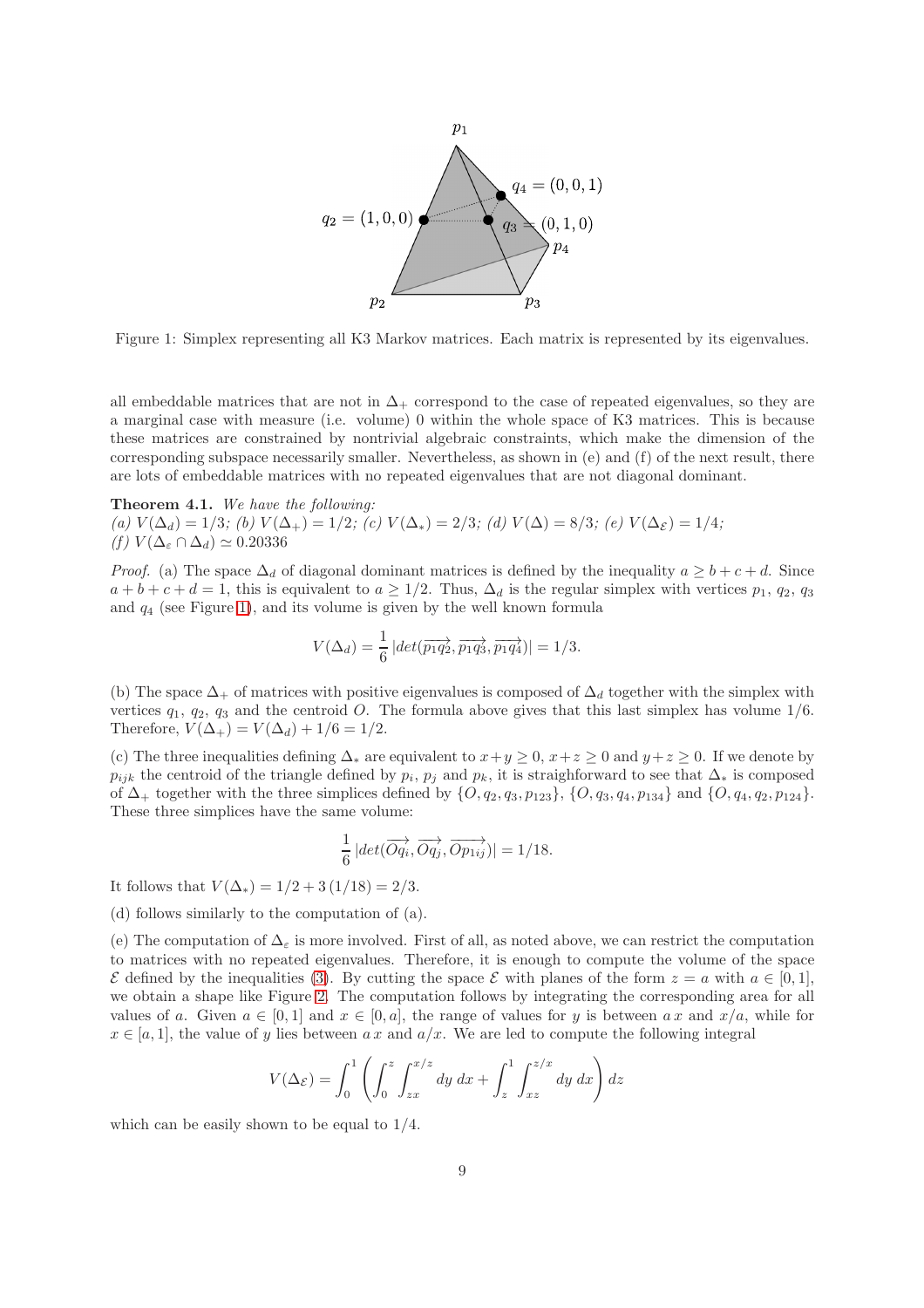

<span id="page-9-0"></span>Figure 2: Plane section of the space  $\varepsilon$  of embeddable K3 matrices with the plane  $z = a, a \in [0, 1]$ .

(f) The computation of the volume of the intersection  $\Delta_d \cap \Delta_{\varepsilon}$  is similar to the computation of  $V(\Delta_{\varepsilon})$  but for each plane section  $z = a, a \in [0, 1]$  we have to remove the area of the space below the line  $x + y = 1 - a$ (corresponding to non-embeddable matrices). This leads to two different situations: for  $a \in [0, 3 - 2\sqrt{2}]$ the line cuts the hyperbola  $xy = a$ ; while for  $a \in [3 - 2\sqrt{2}, 1]$  line and hyperbola does not meet. The computation of the corresponding integrals is tedious and we do not include it here. The final value has been obtained using the mathematical software SAGE [\[Dev\]](#page-11-11).  $\Box$ 

The values of these volumes illustrate the relative size between the spaces of Markov matrices considered above. Table [1](#page-9-1) shows these volumes and the relative volume of embeddable matrices in each of the above subspaces of K3 Markov matrices. These relative volumes are a measure of how many matrices are rejected when taking the continuous-time approach instead of considering other subspaces of matrices. The figures in the second row of the table show, in particular, that there is a big difference between these volumes. For example, embeddable matrices suppose half of the matrices with positive eigenvalues. Similarly, only three out of eight K3 Markov matrices satisfying  $a > b, c, d$  are embeddable, while we observe that they represent more than the 60% of the diagonal dominant matrices. However, if we only consider diagonal dominant matrices we are rejecting a non-negligible number of embeddable matrices (the difference of volumes between embeddable and diagonal dominant embeddable is  $1/4 - 0.20336 = 0.046641$ , see Theorem [4.1\)](#page-8-1).

| $\Delta_{\varepsilon}$ | $\Delta$ | $\Delta_{*}$ | $\Delta_{+}$ | $\Delta_{d}$ |     |
|------------------------|----------|--------------|--------------|--------------|-----|
| $V(\cdot)$             | 1/4      | 8/3          | 2/3          | 1/2          | 1/3 |

\nrelative vol. of embeddable

\n

| 1 | 3/32 | 3/8 | 1/2 | 0.61008 |
|---|------|-----|-----|---------|
|---|------|-----|-----|---------|

<span id="page-9-1"></span>Table 1: Volumes and relative volumes of the embeddable K3 matrices. The relative volumes of embeddable matrices within each spaces are shown in the second row of the table and are obtained as the quotients  $V(\Delta_{\varepsilon} \cap \cdot)/V(\Delta_{\cdot}).$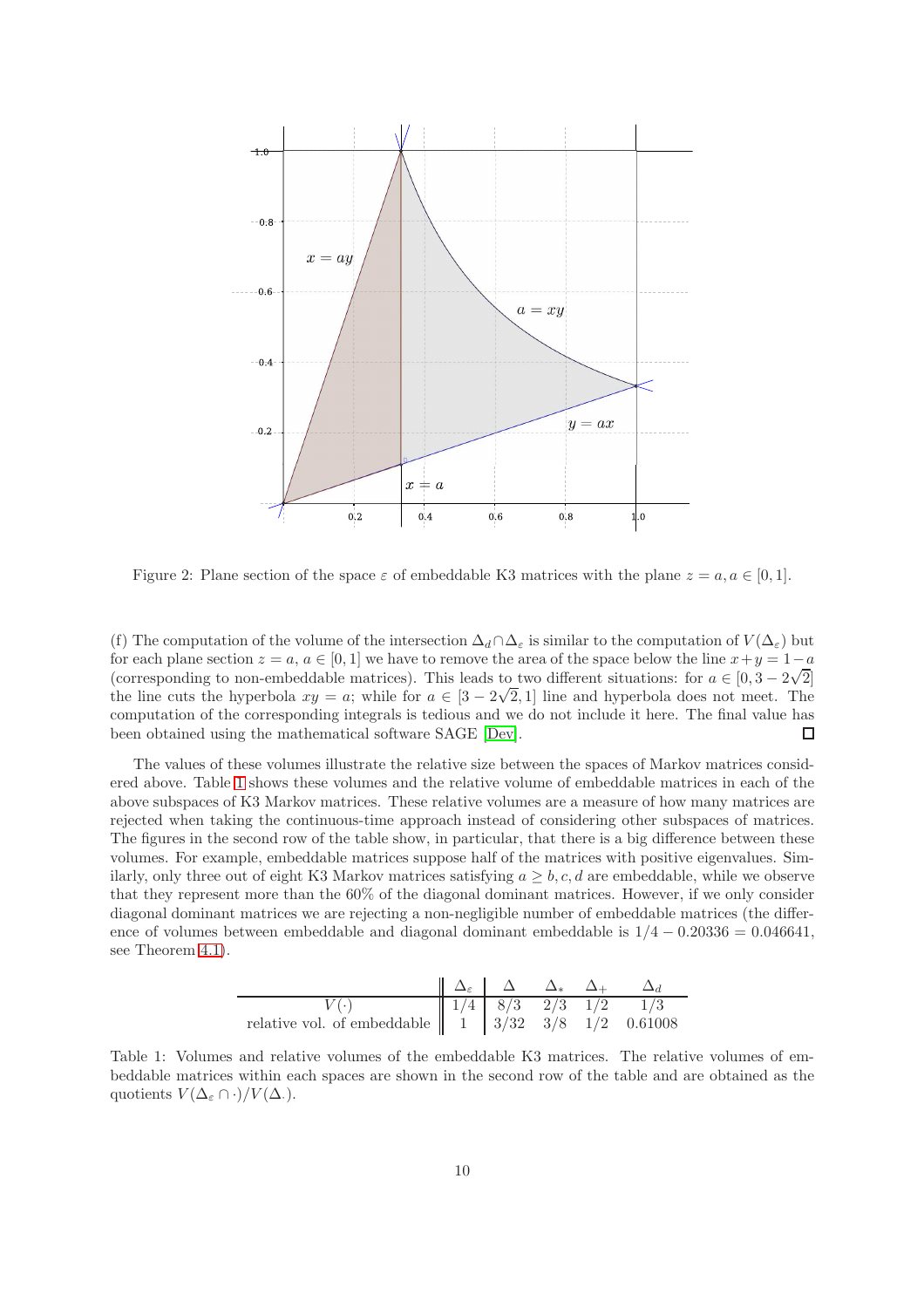Remark 4.2. From Theorem 3.9 (i) it follows that all the values of Table [1](#page-9-1) remain the same if we only consider K3-embeddable matrices (instead of embeddable matrices).

Since we have no characterization for embeddable matrices with repeated eigenvalues, and this set has positive measure within the Kimura 2ST model (Theorem 3.9), we are not able to compute volumes within this model.

Nevertheless, for the Jukes-Cantor model, Theorem 3.9 states that embeddability is equivalent to JC-embeddability, which has been characterized in Theorem [3.3.](#page-4-1) Adapting the notation used for the K3 matrices to the JC model, we get that

$$
\Delta^{JC} = \{ (x, x, x) \in \Delta \mid x \in [-1/3, 1] \};
$$
  
\n
$$
\Delta^{JC}_{*} = \{ (x, x, x) \in \Delta \mid x \in [0, 1] \};
$$
  
\n
$$
\Delta^{JC}_{+} = \Delta^{JC}_{\epsilon} = \{ (x, x, x) \in \Delta \mid x \in (0, 1] \};
$$
  
\n
$$
\Delta^{JC}_{d} = \{ (x, x, x) \in \Delta \mid x \in [1/3, 1] \}.
$$

A straightforward computation shows that the space of embeddable Jukes-Cantor matrices has volume (length)  $\sqrt{3}$  while the space of all Markov Jukes-Cantor matrices has volume  $\frac{4}{3}\sqrt{3}$ . That is, three out of four Jukes-Cantor matrices are embeddable.

# 5 Discussion

As suggested in the introduction, there are four connected problems relative to the algebraic and continuoustime evolutionary models. Namely,

- 1. whether a given Markov matrix is  $e^{Q}$  for some rate matrix  $Q$  (embedding problem);
- 2. whether a given Markov matrix M within an algebraic model  $\mathcal M$  is  $e^Q$  for some rate matrix Q with the same symmetries as  $M$  ( $M$ -embedding problem);
- 3. whether the product of embeddable matrices is embeddable, i.e. if  $Q_1$  and  $Q_2$  are rate matrices, then is it true that  $e^{Q_1}e^{Q_2}=e^{Q_3}$  for some rate matrix  $Q_3$ ? (multiplicative closure of embeddable matrices);
- 4. same question as in 3. but with  $Q_1,Q_2$  and  $Q_3$  within a particular continuous-time model (multiplicative closure of M-embeddable matrices).

The first two questions are motivated by the connection between the algebraic and the continuous-time models. The last two are more intrinsic of the continuous-time approach. In this paper, we have discussed the embedding problem for Markov matrices within the Kimura 3-parameter model (1.). Under a generic assumption (that is, eigenvalues should be different), we have obtained a characterization of the embeddability of the matrices for this model in terms of some inequalities relative to their eigenvalues (Corollary [3.5\)](#page-4-3). Moreover, Theorem 3.9 shows that in this case, rates are identifiable and keep the K3 symmetries, so that embeddability holds if and only if so does  $K3$ -embeddability, which has been characterized in Theorem [3.3](#page-4-1) (2.). As for the problem (3.), Remark [3.7](#page-6-1) shows that the product of embeddable matrices within the Kimura 3ST is not embeddable in general. However, under the assumption of different eigenvalues again, problems (3.) and (4.) become equivalent and Theorem [2.5](#page-3-2) gives an affirmative answer to both questions.

As a consequence of the characterization of Corollary [3.5,](#page-4-3) we have been able to compute and compare the volume of embeddable and K3-embeddable matrices within some subspaces of K3 Markov matrices that may be regarded as a compromise solution between the continuous-time approach and the whole space of K3 Markov matrices (see Theorem [4.1](#page-8-1) and Table [1\)](#page-9-1).

Despite the fact that the evolutionary submodels of Kimura 3ST (Kimura 2ST and Jukes-Cantor) have repeated eigenvalues, the results obtained here also give information about them. While a characterization of the the embeddability of the Jukes-Cantor model follows easily from the general case of K3 matrices, the embeddability of Kimura 2ST model is more involved and remains an open question. Under this model,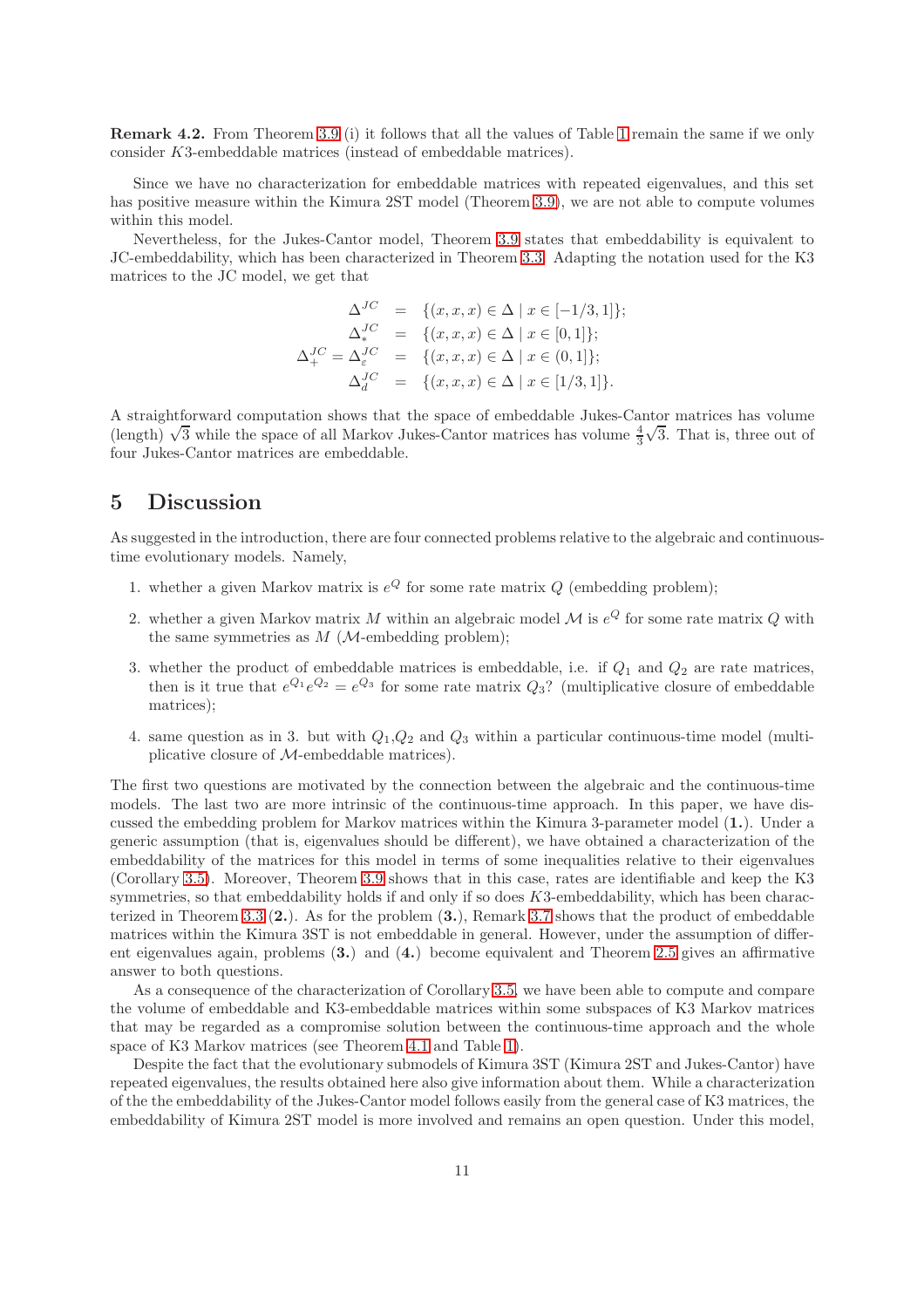we have provided examples of matrices with repeated eigenvalues showing that there are embeddable matrices within the K2ST model that have no Markov generator with K3 form (see Theorem 3.9) and although these matrices are close to saturation, Theorem [2.2](#page-2-0) shows they are still biologically relevant.

Another open last issue is the identifiability of rates for K3 embeddable matrices with repeated eigenvalues. In this case, the inequalities [\(5\)](#page-5-3) for negative eigenvalues and [\(7\)](#page-6-0) for positive eigenvalues are sufficient for a K3 Markov matrix to have different Markov generators. We believe that the these inequalities are actually necessary, but a much more technical analysis is required. Moreover, we conjecture that under the Kimura 3ST model, the rates of an embeddable matrix that is not K3-embeddable are not identifiable. An affirmative answer to these questions would allows us to characterize the embeddability of any K3 Markov matrix (cf. Theorem [3.4\)](#page-4-2), and show that for Markov matrices with positive eigenvalues, embeddability is equivalent to M-embeddability for K3ST and any of its submodels. We defer such a study for a future publication.

# 6 Acknowledgement

The authors want to thank Marta Casanellas and Jeremy Sumner for conversations held on this topic. They alse wish to thank the reviewers for useful comments and suggestions.

JRL and JFS are partially supported by Spanish government MTM2015-69135-P. Second author is also supported by Generalitat de Catalunya 2014SGR634.

# References

- <span id="page-11-1"></span>[AR08] Elizabeth S. Allman and John A. Rhodes. Phylogenetic ideals and varieties for the general markov model. Advances in Applied Mathematics, 40(2):127–148, 2008.
- <span id="page-11-0"></span>[BA02] K. P. Burnham and D. Anderson. Model Selection and Multi-Model Inference. Springer-Verlag, 2002.
- <span id="page-11-5"></span>[BC04] Sergio Blanes and Fernando Casas. On the convergence and optimization of the Baker-Campbell-Hausdorff formula. Linear Algebra Appl., 378:135–158, 2004.
- <span id="page-11-4"></span>[Cam97] J. E. Campbell. On a law of combination of operators (second paper). Proc. London Math. Soc., 28:381390, 1897.
- <span id="page-11-10"></span>[CFS08] M. Casanellas and J. Fernández-Sánchez. Geometry of the Kimura 3-parameter model. Adv. in Appl. Math., 41(3):265–292, 2008.
- <span id="page-11-3"></span>[CFS10] M. Casanellas and J. Fernández-Sánchez. Relevant phylogenetic invariants of evolutionary models. Journal de Mathématiques Pures et Appliquées, 96:207-229, 2010.
- <span id="page-11-8"></span>[Cul66] Walter J. Culver. On the existence and uniqueness of the real logarithm of a matrix. Proc. Amer. Math. Soc., 17:1146–1151, 1966.
- <span id="page-11-6"></span>[Dav10] E. B. Davies. Embeddable Markov matrices. Electron. J. Probab., 15:no. 47, 1474–1486, 2010.
- <span id="page-11-11"></span>[Dev] The Sage Developers. SageMath, the Sage Mathematics Software System (Version 6.1.1). <http://www.sagemath.org>.
- <span id="page-11-2"></span>[DK08] Jan Draisma and Jochen Kuttler. On the ideals of equivariant tree models. Mathematische Annalen, 344:619–644, 2008.
- <span id="page-11-9"></span>[Gan59] F.R. Gantmacher. The theory of matrices Vol.1. Chelsea Publishing Company, 1959.
- <span id="page-11-7"></span>[Hig08] Nicholas J. Higham. Functions of Matrices: Theory and Computation. Society for Industrial and Applied Mathematics, Philadelphia, PA, USA, 2008.